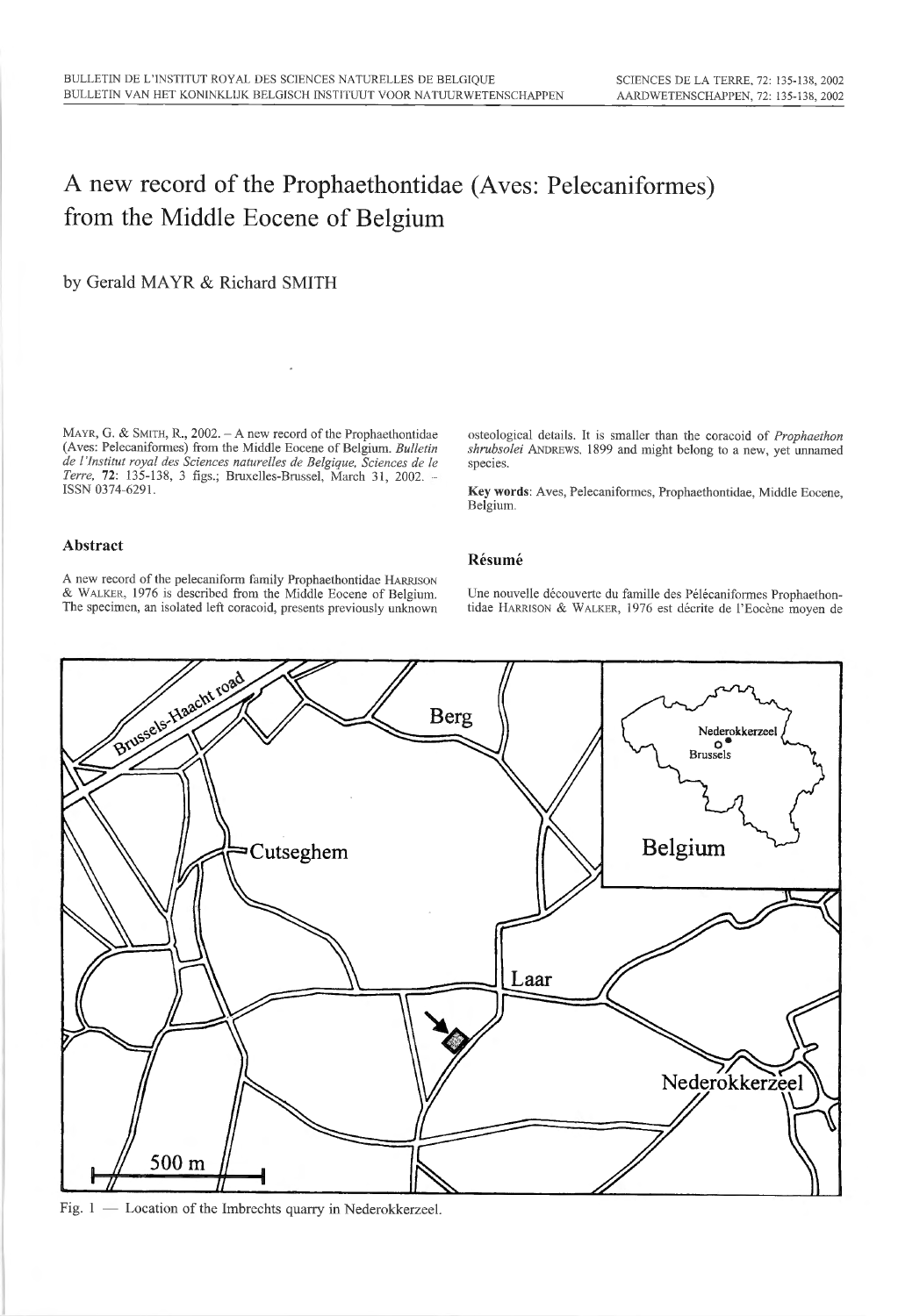

Fig. <sup>2</sup> — Stratigraphie section of the Imbrechts quarry in Nederokkerzeel. The specimen was found in the shelly levels of the Brussels Fm.

Belgique. Le spécimen, un coracoïde gauche isolé, présente des détails ostéologiques inconnus <sup>à</sup> ce jour. <sup>11</sup> est plus petit que le coracoïde de Prophaethon shrubsolei ANDREWS, 1899 et peut appartenir à une espèce nouvelle encore indéterminée.

Mots-clefs: Aves. Pelecaniformes, Prophaethontidae, Eocène moyen, Belgique.

## Introduction

The Lower Eocene pelecaniform bird Prophaethon shrubsolei was described by ANDREWS (1899) from the London Clay of the Isle of Sheppey, England (stratigraphie level MP 8-9, according to MLIKOVSKY, 1996). The type specimen consists of associated elements of <sup>a</sup> single individual, including a largely complete skull, an incomplete coracoid and scapula, part of the sternum, <sup>a</sup> nearly complete pelvis, <sup>a</sup> fémur, and the proximal end of <sup>a</sup> tibiotarsus.

As indicated by the genus name, ANDREWS (1899) assigned Prophaethon to the family Phaethontidae (tropicbirds). In the course of <sup>a</sup> re-description of the type specimen, Harrison & Walker (1976) classified the genus in its own order and family, and thought it to be <sup>a</sup> "link" between the avian orders Pelecaniformes, Charadriiformes, and Procellariiformes. Olson (1985a, 1985b), however, considered ordinal separation of Prophaethon not to be justified, and stated that the Prophaethontidae "should be placed in the Pelecaniformes in the suborder Phaethontes" (OLSON 1985a: 194). OLSON (1994) tentatively assigned a very small coracoid from the Palaeocene of Maryland to the genus Prophaethon, but unfortunately did not figure this specimen which belongs to a yet undescribed species.

We herein describe a new record of the Prophaethontidae from the Middle Eocene of Nederokkerzeel, Belgium, which was collected by R. Smith in 1987. The locality is situated 16 km northeast of Brussels and 200 m southwest of the hamlet of Laar, in <sup>a</sup> sand quarry operated by the family Imbrechts (Figs. 1, 2).

The locality Nederokkerzeel is well known since the 19th century for its rich fauna of marine molluscs. In 1987-1988, screening of <sup>10</sup> tons of sediments from the shell level (Brussels Formation, see WOUTERS & VAN-DENBERGHE 1994) by one of the authors (RS) yielded large quantities of shark teeth and the coracoid which is described in this study.

The fossil specimen is deposited in the Institut Royal<br>des Sciences Naturelles de Bruxelles. Belgium Sciences Naturelles de Bruxelles, Belgium (IRScNB). The osteological terminology used in this study follows BAUMEL  $&$  WITMER (1993), the dimensions are in millimeters.

## Taxonomy

Pelecaniformes SHARPE, 1891 Prophaethontidae Harrison & Walker, 1976 Genus and species indeterminate Fig. 3

## Referred specimen

IRScNB Av 79 (almost complete left coracoid, lacking part of the processus acrocoracoideus and the processus lateralis).

Locality and horizon

Nederokkerzeel near Brussels, Belgium; Middle Eocene (Lutetian, Brussels Formation).

#### **DIMENSIONS**

Maximum length along longitudinal axis, 38.0; length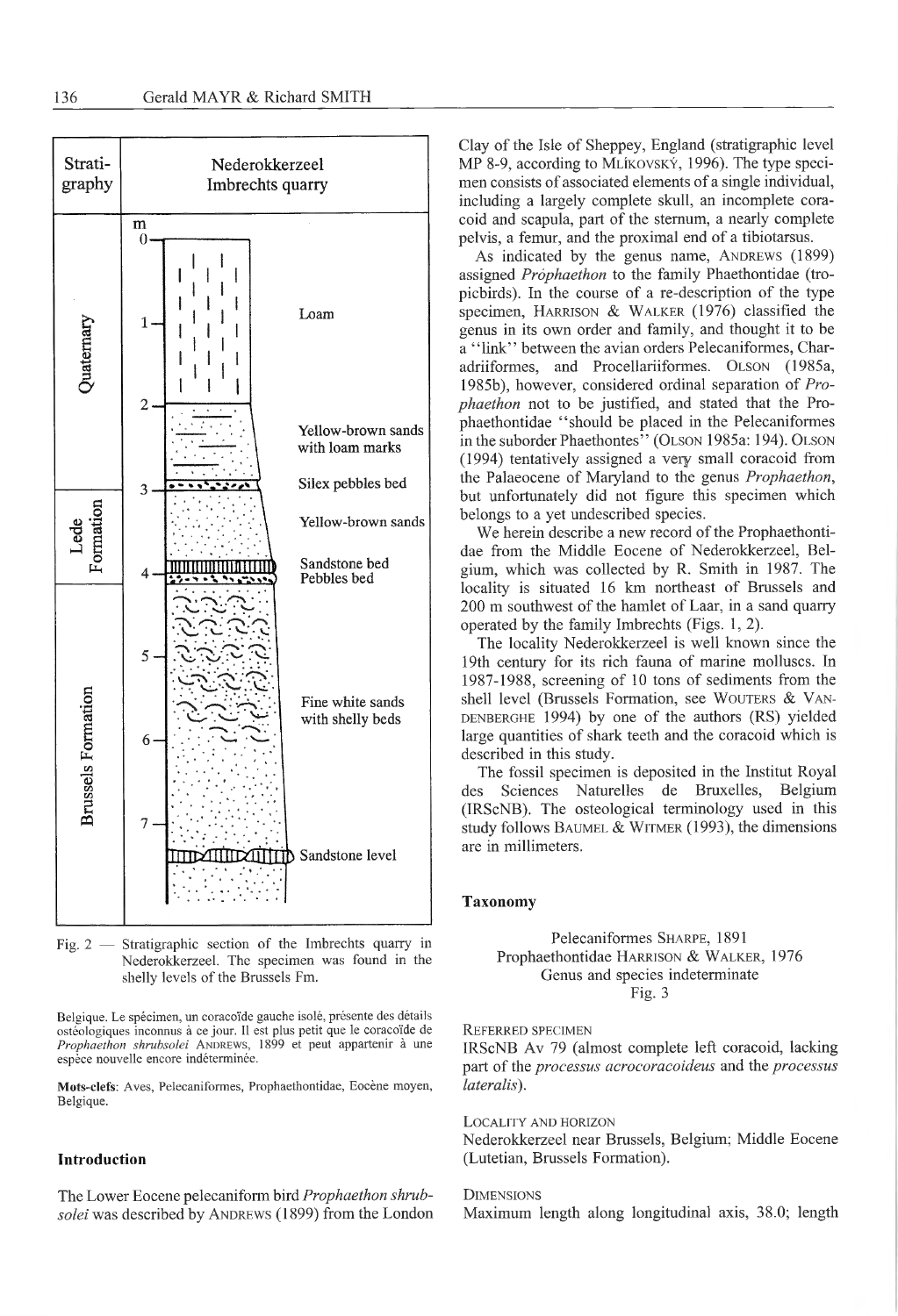

Fig. <sup>3</sup> — Prophaethontidae, genus and species indeterminate (Aves: Pelecaniformes), left coracoid from the Middle Eocene of Nederokkerzeel, Belgium (IRScNB Av 79) in dorsal (A), medial (B), ventral (C), and lateral (D) view. Scale bar equals 10 mm.

from angulus medialis to tip of processus acrocoracoideus, 34.3; minimum medio-lateral width of shaft, 4.8; length and width of *facies articularis humeralis*, 7.5 4.6.

## Description and comparison

The specimen is about 2/3 of the size of the coracoid of the White-tailed tropicbird, Phaethon lepturus, which is the smallest extant species of the Phaethontidae. It is distinguished from all Pelecaniformes except for the Pelecanidae, Prophaethontidae and Phaethontidae by the presence of a foramen nervi supracoracoidei. As in recent and fossil Phaethontidae, the facies articularis scapularis is still very shallow (in recent Pelecanidae and in the early Eocene frigatebird Limnofregata it is deeply excavated).

As far as comparable, owing to preservation, the Nederokkerzeel specimen closely resembles the coracoid of Prophaethon shrubsolei. A characteristic feature which is shared by the fossil from Nederokkerzeel and Prophaethon shrubsolei is the narrow processus lateralis, which distinguishes the genus Prophaethon from extant Phaethontidae and all other Pelecaniformes (this process is very long in *P. shrubsolei* - in the new specimen its tip is broken just behind the angulus lateralis).

The processus procoracoideus is thin and blade-like, and directs more towards the facies articularis clavicularis than in recent Phaethontidae. The processus acrocoracoideus protrudes ventrally, the sternal margin of the facies articularis clavicularis is not as greatly ossified as in recent Phaethontidae (in the type specimen of  $Pro-$ 

phaethon shrubsolei the extremitas omalis is largely broken). The sulcus musculi supracoracoideus bears a marked dépression which is bordered by <sup>a</sup> bulge at its dorsal side; <sup>a</sup> pneumatic foramen is situated at the bottom of this dépression. Among recent Pelecaniformes <sup>a</sup> similar dépression occurs in the Sulidae (gannets and boobies), but it is present neither in the Miocene tropicbird Heliadornis nor in recent Phaethontidae. The shaft of the bone appears to be somewhat stouter than in  $P$ . shrubsolei, the angulus medialis of the sternal end is pointed and protrudes medially (this part of the coracoid is also broken in the type specimen of P. shrubsolei). The facies articularis sternalis runs from above the angulus medialis to above the *angulus lateralis*; the dorsal surface of its medial part is not strongly pronounced as, for example, in recent Sulidae and Phalacrocoracidae. There is a marked ridge on the dorsal side of the extremitas sternalis, which runs along the *margo supra-angularis*. The *facies articu*laris sternalis seems to be slightly less oblique in relation to the longitudinal axis of the shaft than in P. shrubsolei.

## Discussion

The specimen described in this study is smaller than the coracoid of Prophaethon shrubsolei which, according to HARRISON & WALKER (1976), has an overall length of 43.2 mm. The Nederokkerzeel coracoid further differs in few osteological features (see description above) and thus